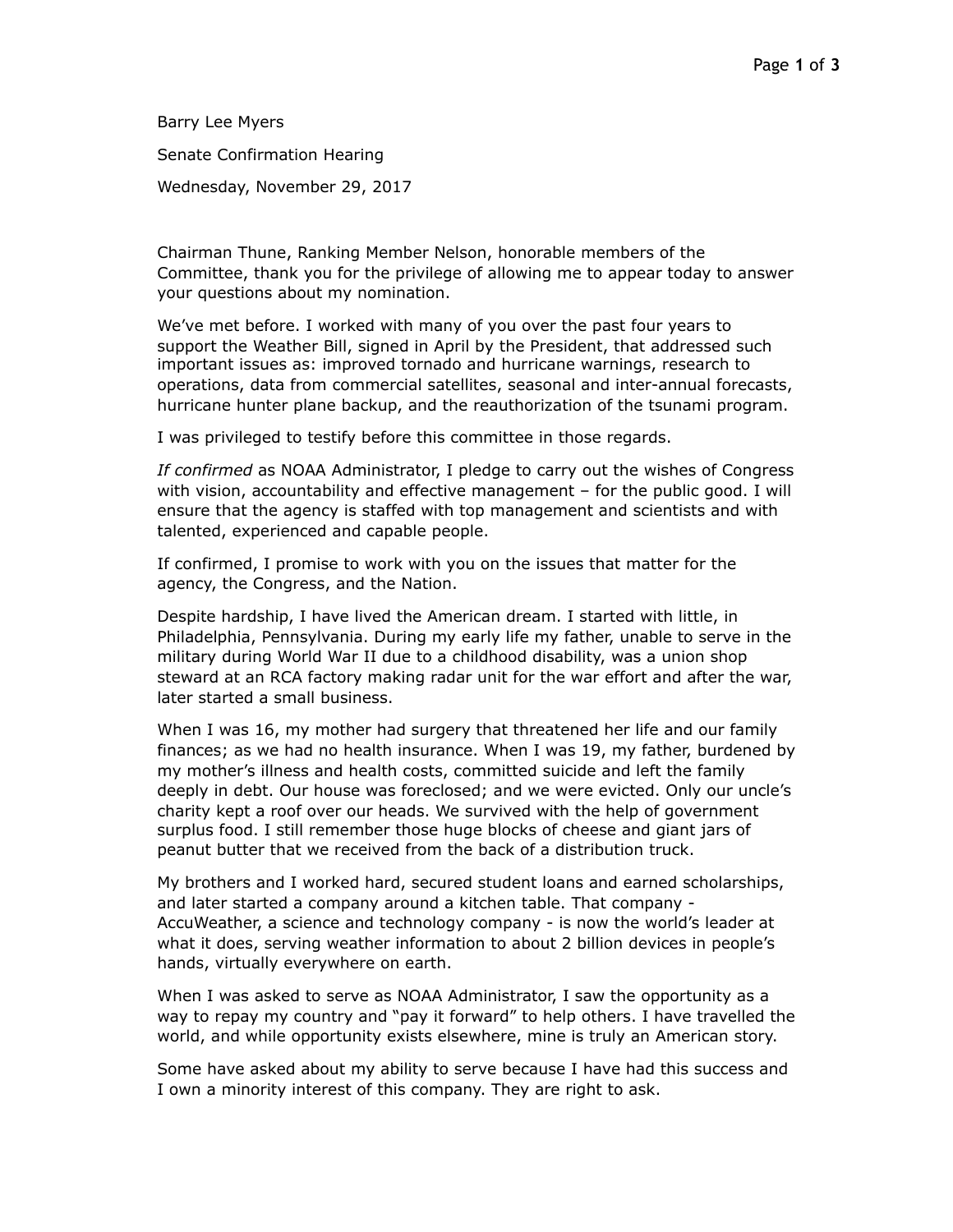The answer is that I have agreed with the Office of Government Ethics that my wife and I will resign from every company, board and organization that could be in conflict with my new role. We have also agreed to sell *ALL* of our ownership interests - shares and options - in AccuWeather and all related companies.

There will be a compete separation from the company. It is the only way I would do this. My Ethics Agreement goes beyond the usual legal requirements. As a result, I will have no allegiance elsewhere.

If confirmed, I will be joining a new team – I will be joining the NOAA Team.

My interests will be solely those of the American people, and the nation I feel so passionately about, because of the opportunities I have had.

I started my college career as a meteorology student, but left school to help my father in his business before he died. I returned as a student in economics and business administration and then went to law school. After that I spent two years in postdoctoral work at Penn State's Center for Air Environment studies as both a Pennsylvania Science and Engineering Fellow and a U.S. Public Health Service Air Pollution Fellow.

I am not a scientist, but I have a passion for science and I am a leader of scientists.

I lead a successful company full of scientists and engineers. I know how to bring people together to accomplish great things.

I believe this is why I was honored over the past two years by the world's preeminent, scientific, meteorologic and hydrologic organization – the American Meteorological Society – first, in their words "For outstanding, highly principled leadership of the American weather industry over five decades *and fostering strong cooperation between private sector and government weather services*".

As I said, those are their words, not mine.

And then the next year that organization awarded the high honor normally reserved for highly accomplished scientists – being named a Fellow of the American Meteorological Society.

Scientific integrity has been a core value for me and the central component in the success of the company I have led. It will always be in the headlights of NOAA moving forward, if I am confirmed.

I will provide the vision, leadership, and strategies to do that at NOAA. Wherever I go, I hear what you hear:

We need better weather models.

We need better research to operations.

We need to ensure continuity and cost-control of our satellite programs.

We need scientifically-enhanced management of our fisheries.

We need to address our seafood trade imbalance.